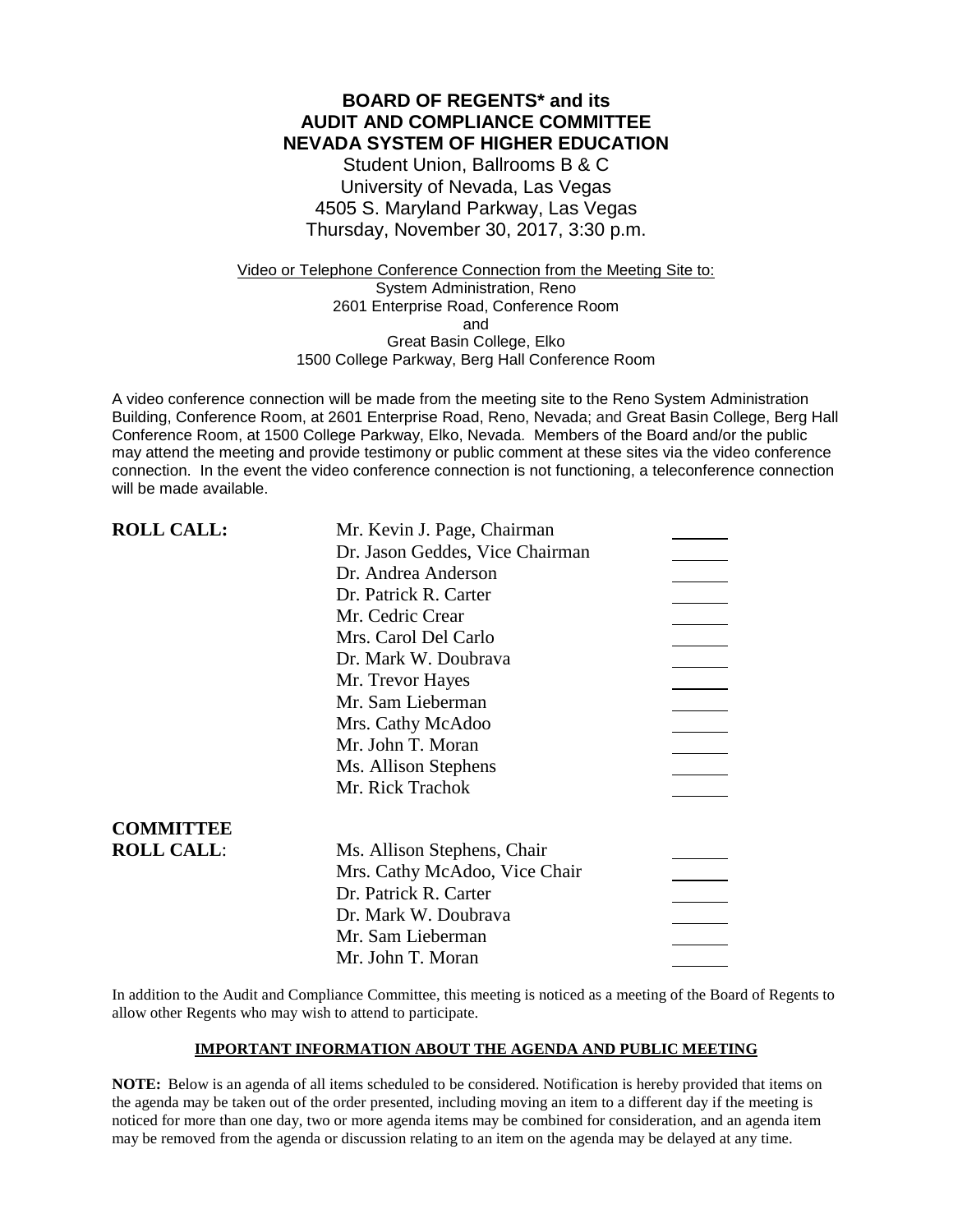### Audit and Compliance Committee Agenda **Page 2** and 2 11/30/17

In accordance with the Board of Regents' Bylaws, Title I, Article V, Section 20, items voted on may be the subject of a motion to reconsider at this meeting. A motion to reconsider an item may be made at any time before adjournment of this meeting. Similarly, if an item is tabled at any time during the meeting, it may, by proper motion and vote, be taken from the table and thereafter be the subject of consideration and action at any time before adjournment of this meeting.

\*The Board of Regents, at its regularly scheduled meetings, meets concurrently with its Committees (the Academic, Research and Student Affairs Committee; the Audit and Compliance Committee; the Business, Finance and Facilities Committee; the Cultural Diversity and Title IX Compliance Committee; the Health Sciences System Committee; and the Investment Committee). The Board's Committee meetings take place in accordance with the agendas published for those Committees. Regents who are not members of the Committees may attend the Committee meetings and participate in the discussion of Committee agenda items. However, action items will only be voted on by the members of each Committee, unless a Regent is temporarily made a member of that Committee under Board of Regents' Bylaws, Title 1, Article VI, Section 6. The full Board of Regents will consider Committee action items in accordance with the Board of Regents' agenda published for the current or for a subsequent meeting.

In accordance with the Board of Regents' Bylaws, Title 1, Art. V, Section 13, a quorum may be gained by telephonic hookup.

Some agenda items are noted as having accompanying reference material. Reference material may be accessed on the electronic version of the agenda by clicking the reference link associated with a particular item. The agenda and associated reference material may also be accessed on the Internet by visiting the Board of Regents' website at:

### <http://system.nevada.edu/Nshe/index.cfm/administration/board-of-regents/meeting-agendas/>

Many public libraries have publicly accessible computer terminals. Copies of the reference material and any additional support materials that are submitted to the Board of Regents' Office and then distributed to the members of the Board of Regents after the mailing of this agenda but before the meeting, will be made available as follows: 1. Copies of any such materials are available at the Board of Regents' Office at 2601 Enterprise Road, Reno, Nevada and the Board of Regents' Office at 4300 South Maryland Parkway, Las Vegas, Nevada. A copy may be requested by calling Angela R. Palmer at (775) 784-3465; 2. Copies of any such materials will also be available at the meeting site.

Reasonable efforts will be made to assist and accommodate physically disabled persons attending the meeting. Please call the Board office at (775) 784-4958 in advance so that arrangements may be made.

### **1. PUBLIC COMMENT INFORMATION ONLY**

Public comment will be taken during this agenda item. No action may be taken on a matter raised under this item until the matter is included on an agenda as an item on which action may be taken. Comments will be limited to three minutes per person. Persons making comment will be asked to begin by stating their name for the record and to spell their last name. The Committee Chair may elect to allow additional public comment on a specific agenda item when that agenda item is being considered.

In accordance with Attorney General Opinion No. 00-047, as restated in the Attorney General's Open Meeting Law Manual, the Committee Chair may prohibit comment if the content of that comment is a topic that is not relevant to, or within the authority of, the Board of Regents, or if the content is willfully disruptive of the meeting by being irrelevant, repetitious, slanderous, offensive, inflammatory, irrational or amounting to personal attacks or interfering with the rights of other speakers.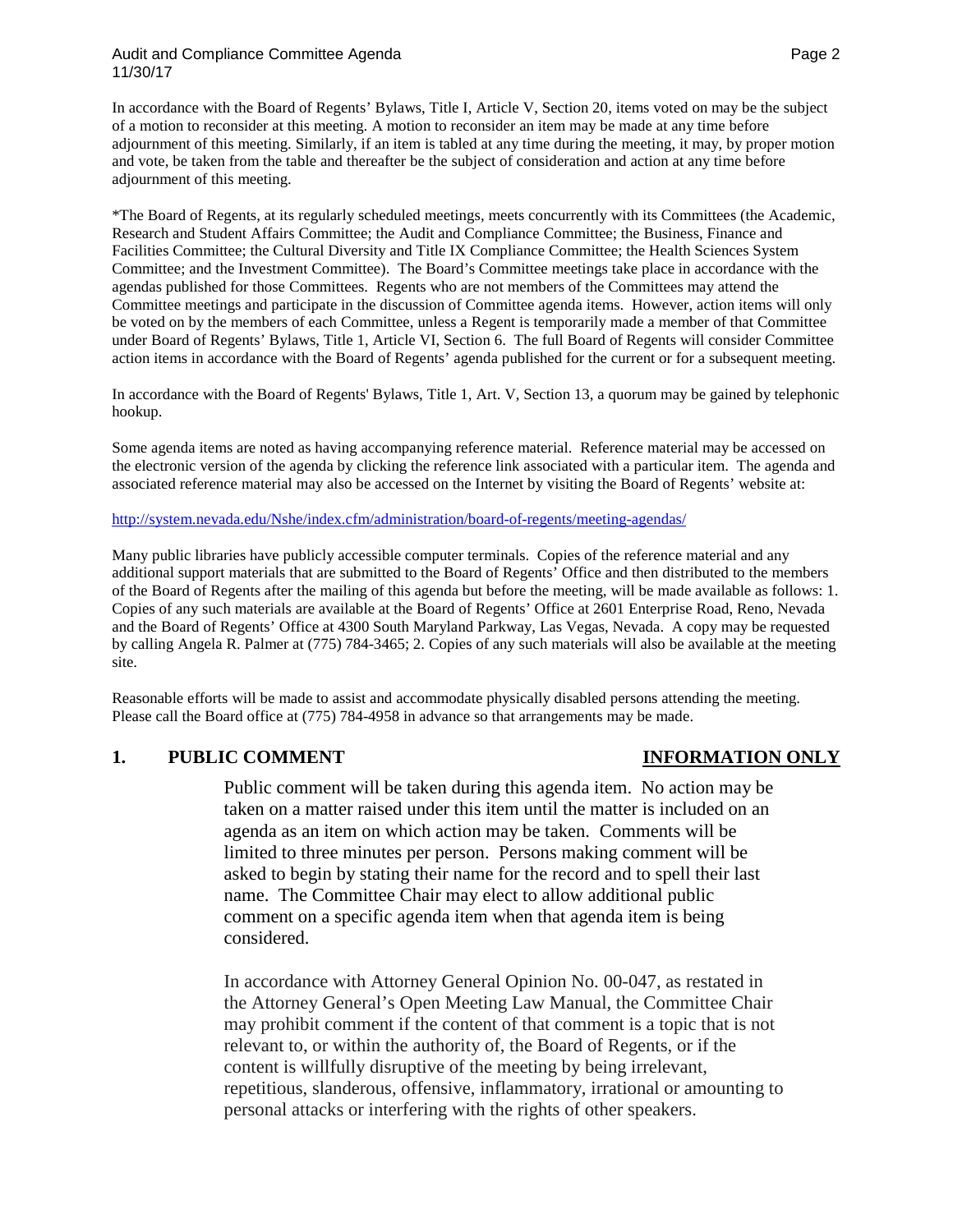### **2. CONSENT ITEMS FOR POSSIBLE ACTION**

Consent items will be considered together and acted on in one motion unless an item is removed to be considered separately by the Committee.

# **2a. MINUTES FOR POSSIBLE ACTION**

Request is made for approval of the September 7, 2017, meeting minutes. *[\(Ref. A-2a\)](https://nshe.nevada.edu/wp-content/uploads/file/BoardOfRegents/Agendas/2017/nov-mtgs/audit-ref/A-2a.pdf)*

# **2b. FOLLOW-UP: CHANGE IN LEADERSHIP, FOR POSSIBLE ACTION TMCC**

The Committee may approve acceptance of the follow-up response to the audit report of TMCC Change in Leadership for the period of January 1, 2015, through January 31, 2016. *[\(Ref. A-2b\)](https://nshe.nevada.edu/wp-content/uploads/file/BoardOfRegents/Agendas/2017/nov-mtgs/audit-ref/A-2b.pdf)*

# **2c. FOLLOW-UP: CHANGE IN LEADERSHIP, FOR POSSIBLE ACTION DRI**

The Committee may approve acceptance of the follow-up response to the audit report of DRI Change in Leadership for the period of July 1, 2015, through June 30, 2016. *[\(Ref. A-2c\)](https://nshe.nevada.edu/wp-content/uploads/file/BoardOfRegents/Agendas/2017/nov-mtgs/audit-ref/A-2c.pdf)*

*ESTIMATED TIME: 5 mins.*

# **3. AUDIT AND COMPLIANCE COMMITTEE INFORMATION ONLY DEVELOPMENT**

Chief Internal Auditor Joe Sunbury will provide general remarks related to recent industry and professional articles. The Committee may discuss the thought leadership articles as a way to ensure alignment with industry standards and best practices. *[\(Ref. A-3\)](https://nshe.nevada.edu/wp-content/uploads/file/BoardOfRegents/Agendas/2017/nov-mtgs/audit-ref/A-3.pdf)*

*ESTIMATED TIME: 10 mins.*

# **4. COMMUNICATIONS WITH THOSE FOR POSSIBLE ACTION CHARGED WITH GOVERNANCE, NSHE**

## Grant Thornton, LLP will present for approval a report on Communications with Those Charged with Governance for the Nevada System of Higher Education for the year ended June 30, 2017. This is a report on communications related to the consolidated audit of the System and is required for compliance with the professional standards for CPA firms. *[\(Ref. A-4\)](https://nshe.nevada.edu/wp-content/uploads/file/BoardOfRegents/Agendas/2017/nov-mtgs/audit-ref/A-4.pdf)*

*ESTIMATED TIME: 15 mins.*

# **5. UNIFORM GUIDANCE AUDIT REPORT & FOR POSSIBLE ACTION FINANCIAL STATEMENTS, NSHE**

Grant Thornton, LLP will present for approval the NSHE Uniform Guidance Audit Report and Financial Statements for the year ended June 30, 2017. *[\(Ref. A-5\)](https://nshe.nevada.edu/wp-content/uploads/file/BoardOfRegents/Agendas/2017/nov-mtgs/audit-ref/A-5.pdf)*

*ESTIMATED TIME: 10 mins.*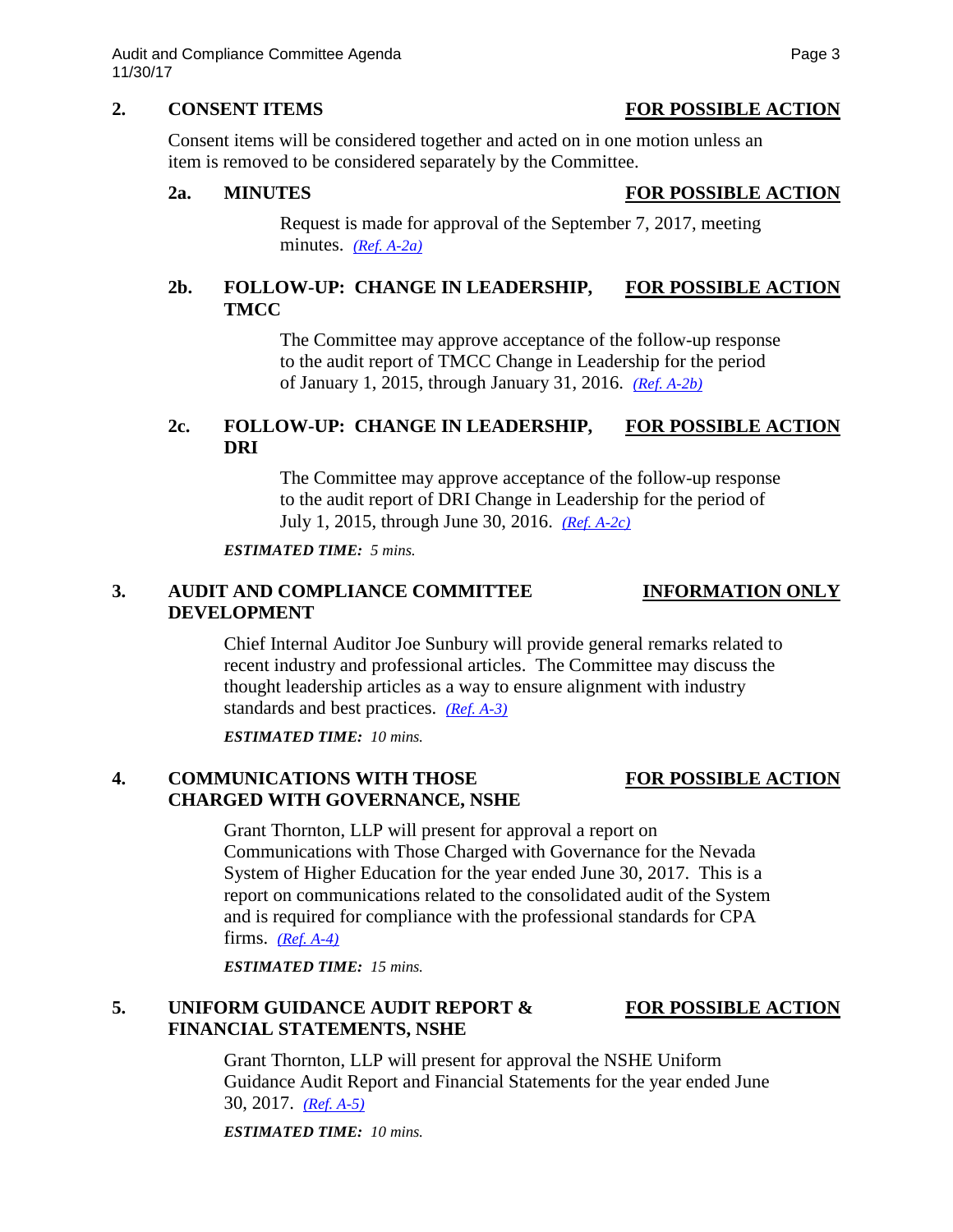## **6. COMMUNICATIONS WITH THOSE FOR POSSIBLE ACTION CHARGED WITH GOVERNANCE, UNIVERSITY OF NEVADA, RENO SCHOOL OF MEDICINE INTEGRATED CLINICAL SERVICES, INC.**

Grant Thornton, LLP will present for approval a report on Communications with Those Charged with Governance for the University of Nevada, Reno School of Medicine Integrated Clinical Services, Inc. for the year ended June 30, 2017, in line with requirements for compliance with the professional standards for CPA firms. *[\(Ref. A-6\)](https://nshe.nevada.edu/wp-content/uploads/file/BoardOfRegents/Agendas/2017/nov-mtgs/audit-ref/A-6.pdf)*

*ESTIMATED TIME: 15 mins.*

# **7. FINANCIAL STATEMENTS, UNIVERSITY OF FOR POSSIBLE ACTION NEVADA, RENO SCHOOL OF MEDICINE INTEGRATED CLINICAL SERVICES, INC.**

Grant Thornton, LLP will present for approval the University of Nevada, Reno School of Medicine Integrated Clinical Services, Inc. Financial Statements for the year ended June 30, 2017. *[\(Ref. A-7\)](https://nshe.nevada.edu/wp-content/uploads/file/BoardOfRegents/Agendas/2017/nov-mtgs/audit-ref/A-7.pdf)*

*ESTIMATED TIME: 10 mins.*

*[\(See reference document: Audit Summary\)](https://nshe.nevada.edu/wp-content/uploads/file/BoardOfRegents/Agendas/2017/nov-mtgs/audit-ref/Audit%20Summary.pdf)*

## **8. EXCESS CREDIT FEE, UNLV FOR POSSIBLE ACTION**

Chief Internal Auditor Joe Sunbury will present for approval the report and institutional response to the UNLV Excess Credit Fee audit for the period January 1, 2016, through December 31, 2016. The Committee will discuss the audit findings and recommendations and may recommend specific action to the Board of Regents and/or the Chancellor to address the findings and recommendations. *[\(Ref. A-8\)](https://nshe.nevada.edu/wp-content/uploads/file/BoardOfRegents/Agendas/2017/nov-mtgs/audit-ref/A-8.pdf)*

*ESTIMATED TIME: 5 mins.*

# **9. EXCESS CREDIT FEE, UNR FOR POSSIBLE ACTION**

Chief Internal Auditor Joe Sunbury will present for approval the report and institutional response to the UNR Excess Credit Fee audit for the period January 1, 2016, through December 31, 2016. The Committee will discuss the audit findings and recommendations and may recommend specific action to the Board of Regents and/or the Chancellor to address the findings and recommendations. *[\(Ref. A-9\)](https://nshe.nevada.edu/wp-content/uploads/file/BoardOfRegents/Agendas/2017/nov-mtgs/audit-ref/A-9.pdf)*

*ESTIMATED TIME: 5 mins.*

### **10. LIBRARY, GBC FOR POSSIBLE ACTION**

Chief Internal Auditor Joe Sunbury will present for approval the report and institutional response to the GBC Library audit for July 1, 2016, through June 30, 2017. The Committee will discuss the audit findings and recommendations and may recommend specific action to the Board of Regents and/or the Chancellor to address the findings and recommendations. *[\(Ref. A-10\)](https://nshe.nevada.edu/wp-content/uploads/file/BoardOfRegents/Agendas/2017/nov-mtgs/audit-ref/A-10.pdf)*

*ESTIMATED TIME: 5 mins.*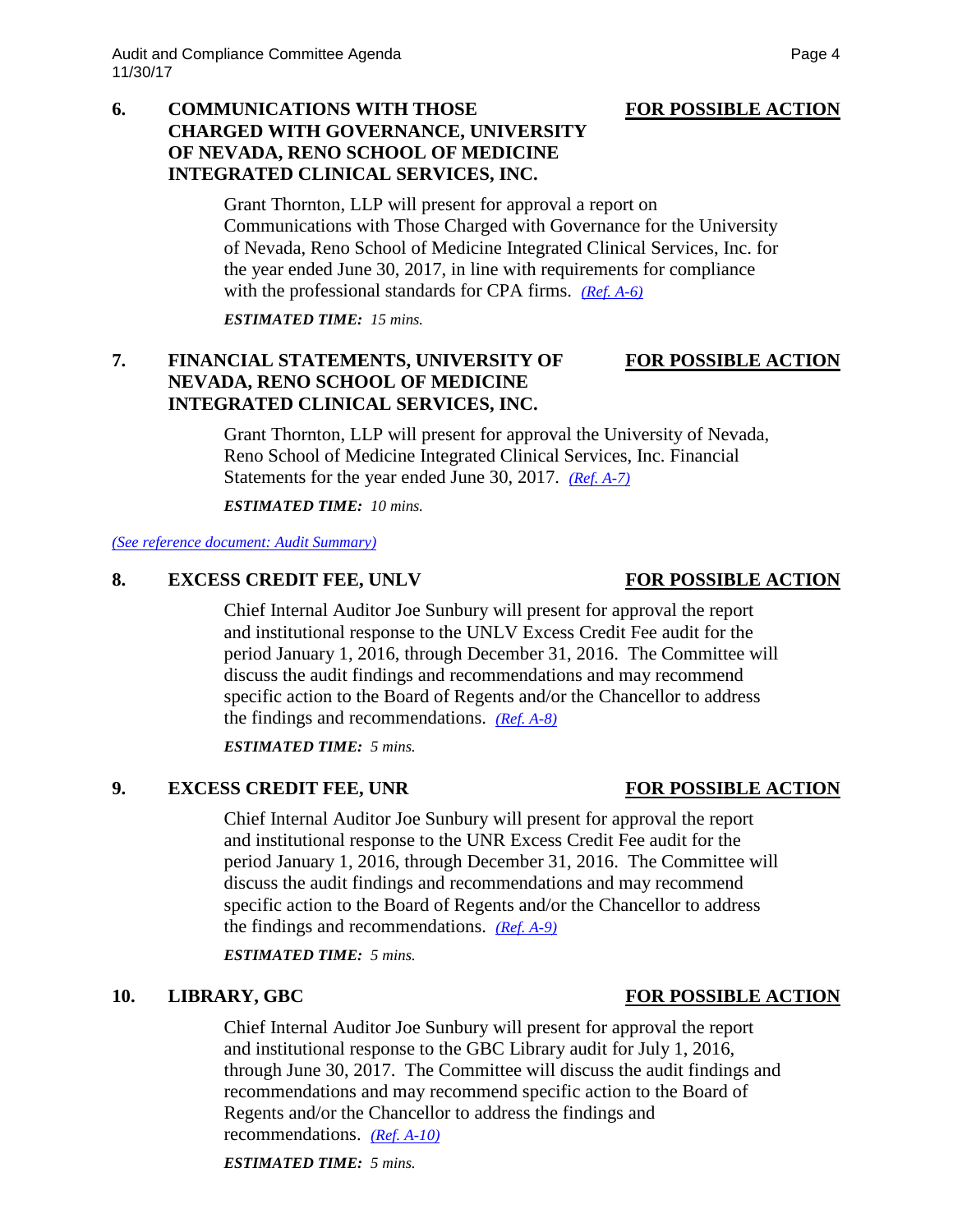### **11. INTERNAL AUDIT DEPARTMENTAL UPDATES INFORMATION ONLY AND EMERGING RISKS, NSHE**

Chief Internal Auditor Joe Sunbury will provide general remarks regarding departmental initiatives, advisory projects, and alignment related to on-going risk assessments.

*ESTIMATED TIME: 10 mins.*

## **12. COMPLIANCE DEPARTMENT UPDATES, NSHE INFORMATION ONLY**

In line with recent revisions to the charge of the Audit and Compliance Committee incorporating a compliance component providing centralized oversight including, but not limited to, medical and healthcare compliance, Director of Compliance Mistee A. Galicia will provide an introduction and overview of the newly-established function, including:

- A practical approach to Compliance Oversight
- Informed decision making evaluation and data collection during the first six months
- Collaboration and provision of resources

Director of Compliance Galicia will outline next steps for the function and the Committee may provide general feedback and direction.

*ESTIMATED TIME: 15 mins.*

### **13. NEW BUSINESS INFORMATION ONLY**

Items for consideration at future meetings may be suggested. Any discussion of an item under "New Business" is limited to description and clarification of the subject matter of the item, which may include the reasons for the request.

*ESTIMATED TIME: 5 mins.*

## **14. PUBLIC COMMENT INFORMATION ONLY**

Public comment will be taken during this agenda item. No action may be taken on a matter raised under this item until the matter is included on an agenda as an item on which action may be taken. Comments will be limited to three minutes per person. Persons making comment will be asked to begin by stating their name for the record and to spell their last name. The Committee Chair may elect to allow additional public comment on a specific agenda item when that agenda item is being considered.

In accordance with Attorney General Opinion No. 00-047, as restated in the Attorney General's Open Meeting Law Manual, the Committee Chair may prohibit comment if the content of that comment is a topic that is not relevant to, or within the authority of, the Board of Regents, or if the content is willfully disruptive of the meeting by being irrelevant, repetitious, slanderous, offensive, inflammatory, irrational or amounting to personal attacks or interfering with the rights of other speakers.